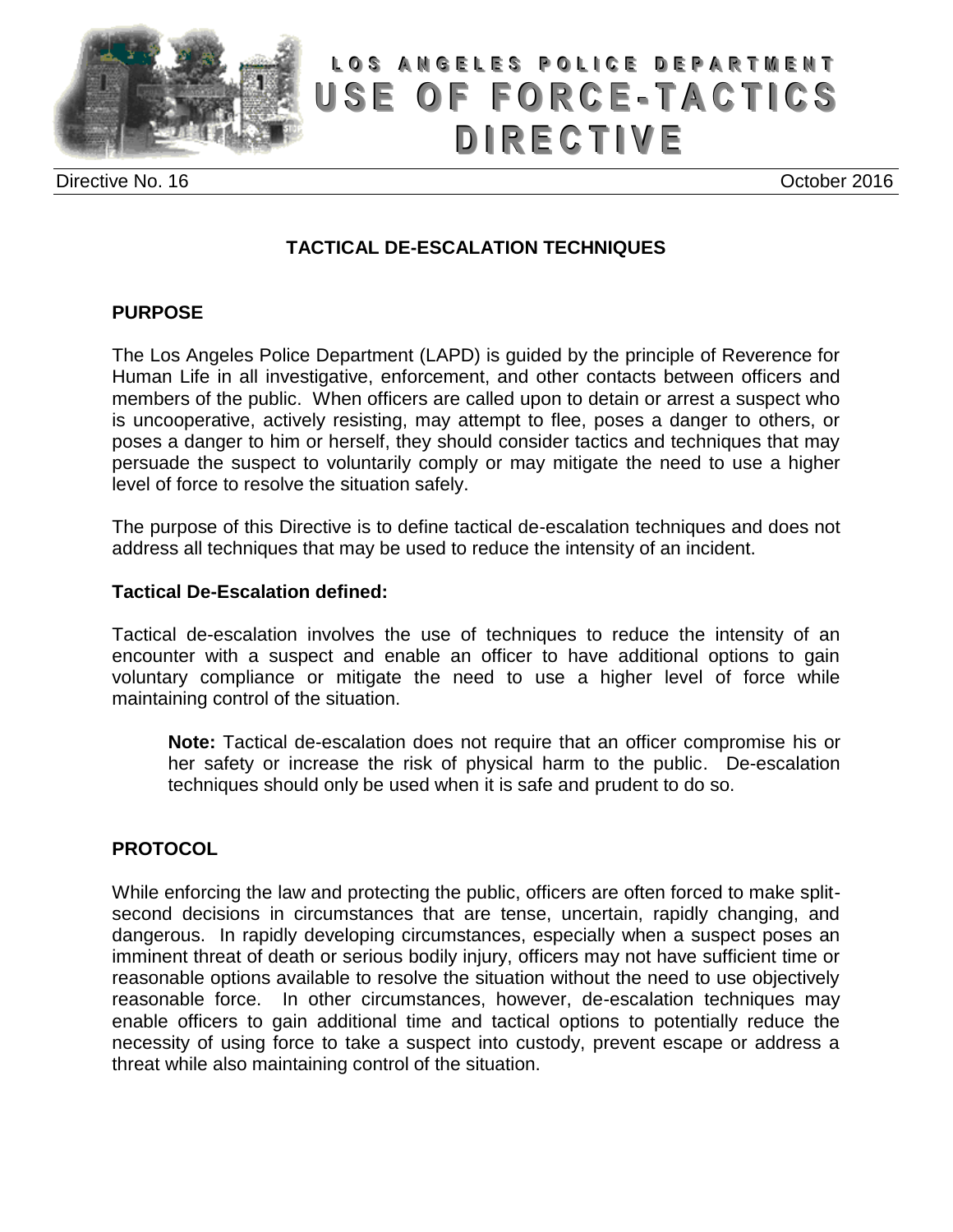Use of Force - Tactics Directive No. 16 Tactical De-Escalation Techniques Page 2

### **TACTICAL DE-ESCALATION TECHNIQUES**

**Planning**. Officers should attempt to arrive at scene with a coordinated approach based upon initial information and any pre-existing knowledge of the suspect(s) or the involved parties. The dynamic nature of most incidents will require tactical plans to be flexible, and officers need to adapt their plan(s) as additional information or factors become known to the officer(s).

Tactical De-Escalation Techniques

- **P**lanning
- **A**ssessment
- Time
- **R**edeployment and/or Containment
- **O**ther Resources
- **L**ines of Communication

**Assessment.** Officers should continually assess the situation as circumstances change and new information is received. If a suspect is failing to comply with orders, officers should attempt to determine whether a suspect's lack of compliance is a deliberate attempt to resist or escape, or an inability to comprehend the situation due to environmental, physical, cognitive, or other conditions. If the suspect is unable to comprehend the situation, other tactical options may be more effective in resolving the situation safely.

**Time.** *Distance+Cover=Time.* Time is an essential element of de-escalation as it allows officers the opportunity to communicate with the suspect, refine tactical plans, and, if necessary, call for additional resources. If a suspect is contained and does not pose an imminent threat to officers, the public, or himself/herself, time can provide an opportunity for the suspect to reconsider his/her actions and decisions.

**Redeployment and/or Containment.** Redeployment and/or containment can afford officers the added benefit of time and distance while continuing to maintain control of the situation. The addition of time and distance may give officers an opportunity to reassess, communicate, request additional resources, or deploy other tactics to reduce the likelihood of injury to both the public and officers while also mitigating any potential ongoing threats. Redeployment, however, should not enable a subject to gain a tactical advantage, arm himself/herself, or flee and pose a greater danger to the public or officers.

**Other Resources.** In the case of a tense or potentially dangerous encounter, requesting additional resources can provide officers with specialized expertise, personnel and tools to help control and contain an incident.

**Lines of Communication.** Maintaining open lines of communication between officers and communicating effectively with a suspect are critically important when managing a tense or potentially dangerous encounter. Communication between officers can improve decision-making under tense circumstances and increase the effectiveness of coordinated actions. In addition, when a suspect observes that officers are prepared,